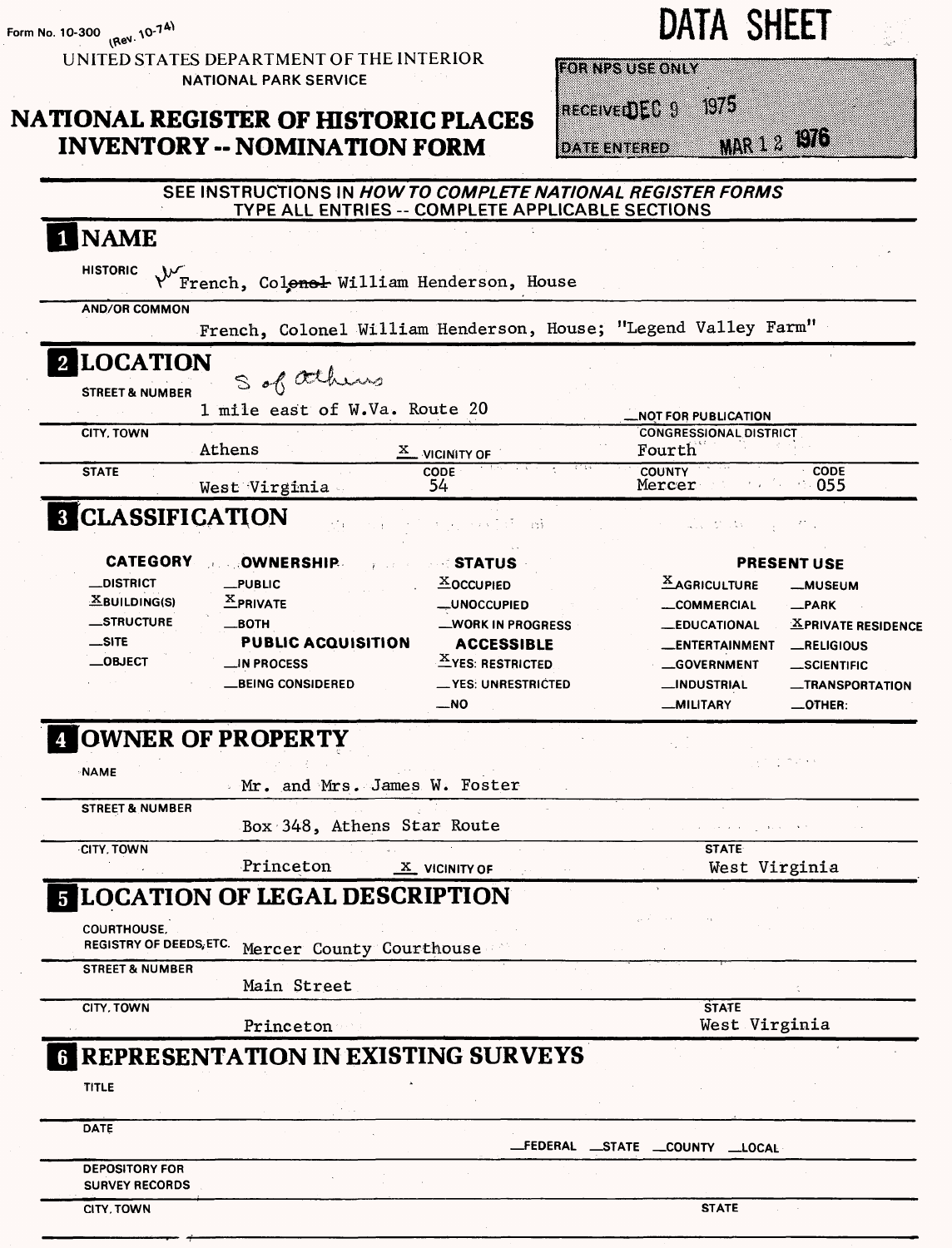# **ZDESCRIPTION**

|               | <b>CONDITION</b>      | <b>CHECK ONE</b>  | <b>CHECK ONE</b>  |             |
|---------------|-----------------------|-------------------|-------------------|-------------|
| $A$ EXCELLENT | <b>__DETERIORATED</b> | <b>LUNALTERED</b> | $X$ ORIGINAL SITE |             |
| $\equiv$ GOOD | _RUINS                | $X$ ALTERED       | __MOVED           | <b>DATE</b> |
| $-FAIR$       | <b>_UNEXPOSED</b>     |                   |                   |             |

#### DESCRIBE THE PRESENT AND ORIGINAL (IF KNOWN) PHYSICAL APPEARANCE

Like most houses constructed in the United States during periods when certain architectural styles were in vogue, the Colonel William Henderson French House, located in mountainous southern West Virginia, is an adaptation suited to the peculiarities of location and circumstances of the builder. Because the house was constructed during the 1850s by one who could afford hiring professionals and purchasing quality materials, it is not at all surprising that it is well built, large and of fine lines. Since the family of its builder was established in Virginia before the Revolution and followed patterns of migration westward, it is not at all surprising that the French house has Greek Revival overtones strongly influenced by local conditions.

Bilateral symmetry is modified to a floor plan which incorporates an "ell," formed by the placing of simple rectangular blocks set against each other without transitional features or re-entrant angles. Although there is no long or pedimented portico, there are three porches, those on the south and north sides running the length of the structure and that at the entrance on the east covering the area between the main door and windows on either side. Horizontal patterns are evident throughout, there is a hipped roof of low pitch, and all doors and windows have flat lintels.

Beginning with the foundation, the following provides additional descriptive materials about the exterior. The foundation itself is of large sandstone blocks from the area. Called the ground, or first, floor by the occupants, this level is fairly well lighted by 6/6 double-hung windows on the south elevation and smaller openings on the other sides. The four windows on the east (in line with those on the two floors above) are slightly obscured by a series of wooden bars placed by the original builder.

The second level has porches on the east, north and south elevations. The latter is supported by high brick pillars, and its floor forms the roof of a porch for the ground level. Each of these porches has small, rounded columns and railings of various designs formed by crossing horizontal, vertical and diagonal elements. The entrance on the east has a roof supported by four, closely placed columns with pilasters at the elevation's face. Each porch, as with the entire structure at the roofline, has an interesting cornice of slightly curved brackets and circular (square on the north porch) wooden blocks between. Windows here are slightly longer than those on the third level but, like those above, are 6/6 double-hung sash and have shutters. The main entrance is served by double doors which have sidelights.

The third floor is a repeat of the second in its openings and exterior design, including a sidelighted window above the main entrance. As with the second floor also, the window on the southeast corner is false; it appears to be behind closed shutters, but the builder really enclosed part of the chimney and wall in order to retain symmetry.

The three floors on the interior have a great deal of symmetry in room placement. In the main section there are two large rooms on each level, those on the second and third floors being separated by a wide hall and stairwell. The kitchen on the ground level as well as the two rooms above (library and bedroom) have fireplaces served by the same chimney on the south wall, and although the root cellar behind the kitchen does not have a fireplace, the parlor and bedroom on the

levels above have them on the north wall.

The ell includes a dining room on the ground floor, morning and associated rooms on the second and a bedroom and dressing room on the third. Each of the main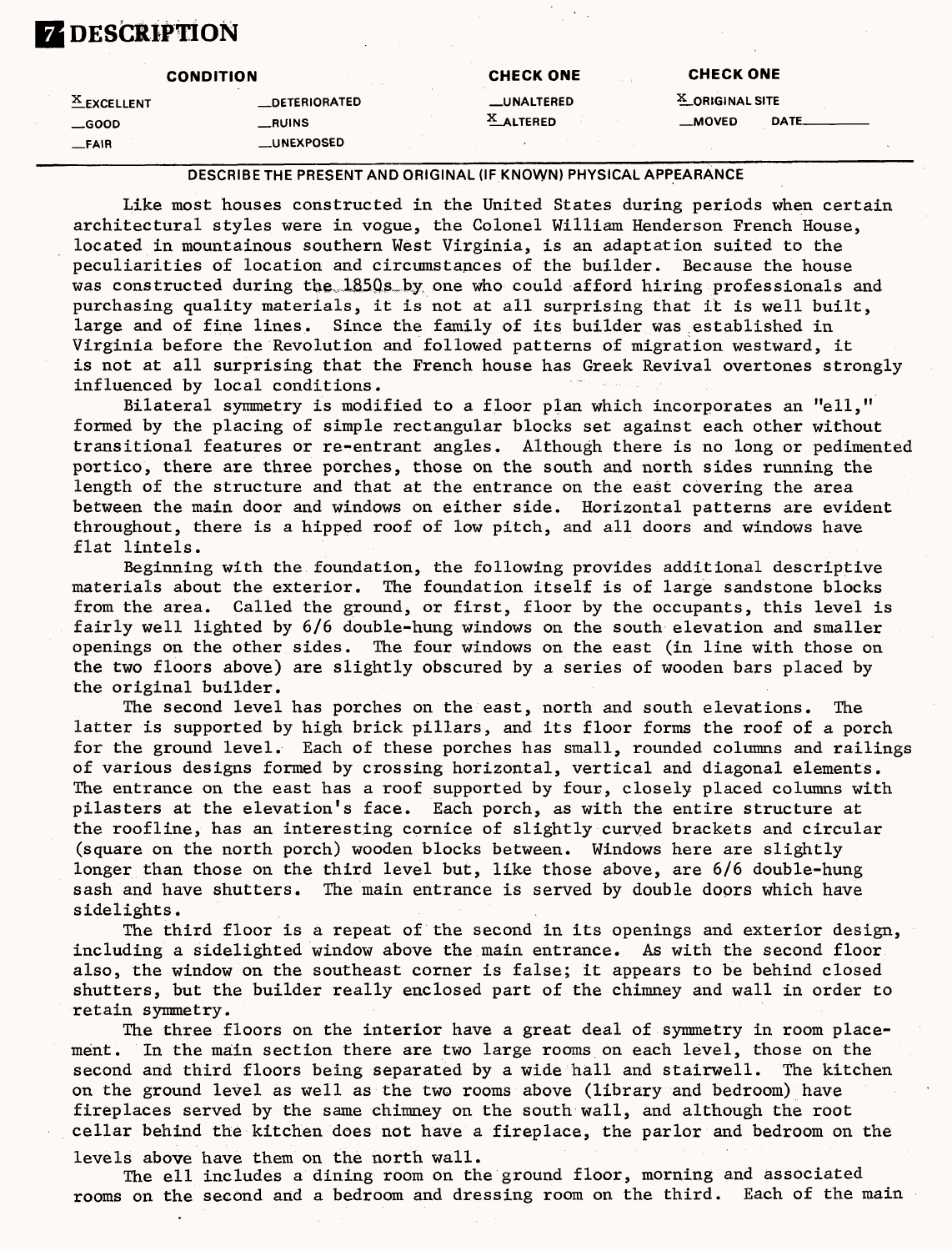#### **[1 SIGNIFICANCE** PERIOD .PREHISTORIC  $-1400-1499$  $-1500-1599$  $-1600-1699$  $-1700-1799$  $X_{1800-1899}$  $-1900-$ A **AREAS OF SIGNIFICANCE -- CHECK AND JUSTIFY BELOW** \_ ARCHEOLOGY-PREHISTORIC —ARCHEOLOGY-HISTORIC —AGRICULTURE  $X$ ARCHITECTURE —ART  $X$ COMMERCE $M^Q$   $N^M$ —COMMUNICATIONS \_COMMUNITY PLANNING —CONSERVATION —ECONOMICS —EDUCATION —ENGINEERING **LEXPLORATION/SETTLEMENT** \_INDUSTRY —INVENTION **\_LANPSCAPE ARCHITECTURE \_I\_AW \_LITERATURE MILITARY \_MUSIC —PHILOSOPHY .^POLITICS/GOVERNMENT —RELIGION —SCIENCE —SCULPTURE —SOCIAL/HUMANITARIAN —THEATER —TRANSPORTATION —OTHER (SPECIFY)**

## C. 1855 **BUILDER/ARCHITECT STATEMENT OF SIGNIFICANCE**

**SPECIFIC DATES** 

The Colonel William Henderson French House stands as a reminder of the early development of what is today southern West Virginia, for its builder was an active area businessman, land owner and realtor. Mr. French was much more, though, especially in his service as a political leader, and he was one of the better remembered military officers of the Confederacy in western Virginia. Aside from personal contributions, it might be said that his house also added to Mercer County's note, for it is one of the finest antebellum structures in this part of the state and possibly the oldest, continuously used home now standing in the county.

This French family had its American beginnings in the early part of the eighteenth century and, as with so many others, took part in the general westward migration both before and after the Revolutionary War. William H. French was the grandson (on both sides) of militiamen of western Virginia who were locally active during the Revolution, and his father was prominent in both the political and social realms of what became Giles County, Virginia (in fact, he was appointed its first clerk in 1806). Shortly after turning twenty-one, William was appointed a deputy sheriff of the county.

As western Virginia's population expanded, formation of new political subdivisions was spawned at an ever increasing pace. In 1837 Mercer County was formed from parts of Giles and Tazewell, and William Henderson French was among the petitioners for the division. Between that year and his death in 1872, French became "the largest landholder in Mercer County and was involved in such schemes of land dealing as selling property and transporting persons from England to settle in the area. He also had the distinction (considered so at that time at least) of being the county's largest slaveholder prior to the Civil War.

A Whig until the 1850s, William H. French was elected on his party's ticket as a member of the Virginia House of Delegates from the district of Giles and Mercer in 1842, 1843 and again in 1845. His political career apparently suffered when he switched to the Democratic party at a time of growing civil unrest in the county. He may not have appreciated the sentiments of much of the area's electorate when his secession sympathies and Democratic preference led to his defeat for a seat as a delegate to the Secession Convention of 1861. That election, ironically, pitted him against his brother, Napoleon B. French, then a member of the Virginia Senate and later a Confederate officer.

Southern sentiment led to a blow to William's political career, especially during "test oath" controversies and disfranchising movements in post-war West Virginia. In 1865, he was unseated from elected membership to the West Virginia Legislature's session scheduled for Wheeling, and his political fortunes never recovered, for even after being allowed the vote again and running for membership at the state's constitutional convention set for 1872, Colonel French was defeated.

With the start of the Civil War, he joined the Confederate army and was commissioned to head a cavalry company organized as "Captain William H. French's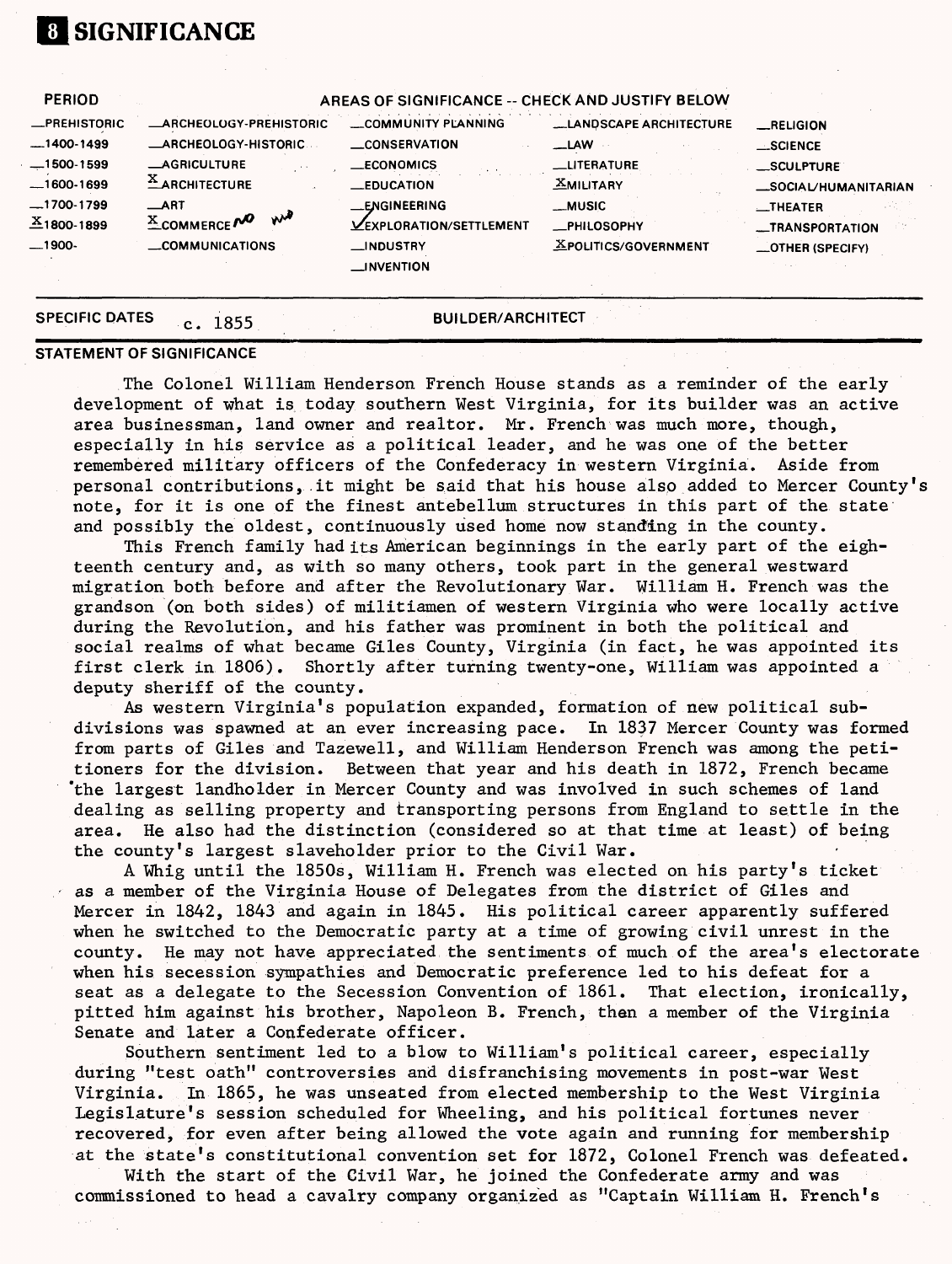# **9 MAJOR BIBLIOGRAPHICAL REFERENCES**

| Fowler, Carol. "French Mansion Enduring Example of Stately 1850s Living Standards."<br>Bluefield (W.Va.) Daily Telegraph, January 14, 1973.<br>Johnston, David E. A History of Middle New River Settlements and Contiguous<br>Territory. Huntington, W.Va.: Standard Printing and Publishing Co., 1906.<br>$(pp. 169-70, 176-77, 180-81, 206-07, 322-23, 339, 347-48, 402-05, 463, 487-89)$<br>McCormick, Kyle. A Brief History of Mercer County. (pp. 8-10)<br>Martin, James H. Tcolonel William Henderson French, C.S.A." Address delivered |                                  |
|-----------------------------------------------------------------------------------------------------------------------------------------------------------------------------------------------------------------------------------------------------------------------------------------------------------------------------------------------------------------------------------------------------------------------------------------------------------------------------------------------------------------------------------------------|----------------------------------|
| <b>IDGEOGRAPHICAL DATA</b>                                                                                                                                                                                                                                                                                                                                                                                                                                                                                                                    |                                  |
| acres ל<br><b>ACREAGE OF NOMINATED PROPERTY</b>                                                                                                                                                                                                                                                                                                                                                                                                                                                                                               |                                  |
| <b>UTM REFERENCES</b>                                                                                                                                                                                                                                                                                                                                                                                                                                                                                                                         |                                  |
|                                                                                                                                                                                                                                                                                                                                                                                                                                                                                                                                               |                                  |
| [4]9,7]6,4,0]<br>$[4, 1]$ 3,816<br>A[1,7]                                                                                                                                                                                                                                                                                                                                                                                                                                                                                                     |                                  |
| EASTING<br><b>ZONE</b><br><b>NORTHING</b><br><b>EASTING</b><br>ZONE                                                                                                                                                                                                                                                                                                                                                                                                                                                                           | NORTHING                         |
| C I<br>D)                                                                                                                                                                                                                                                                                                                                                                                                                                                                                                                                     |                                  |
| VERBAL BOUNDARY DESCRIPTION                                                                                                                                                                                                                                                                                                                                                                                                                                                                                                                   |                                  |
|                                                                                                                                                                                                                                                                                                                                                                                                                                                                                                                                               |                                  |
|                                                                                                                                                                                                                                                                                                                                                                                                                                                                                                                                               |                                  |
|                                                                                                                                                                                                                                                                                                                                                                                                                                                                                                                                               |                                  |
|                                                                                                                                                                                                                                                                                                                                                                                                                                                                                                                                               |                                  |
|                                                                                                                                                                                                                                                                                                                                                                                                                                                                                                                                               |                                  |
|                                                                                                                                                                                                                                                                                                                                                                                                                                                                                                                                               |                                  |
|                                                                                                                                                                                                                                                                                                                                                                                                                                                                                                                                               |                                  |
| LIST ALL STATES AND COUNTIES FOR PROPERTIES OVERLAPPING STATE OR COUNTY BOUNDARIES                                                                                                                                                                                                                                                                                                                                                                                                                                                            |                                  |
|                                                                                                                                                                                                                                                                                                                                                                                                                                                                                                                                               |                                  |
| <b>STATE</b><br><b>CODE</b><br>$\therefore$ COUNTY                                                                                                                                                                                                                                                                                                                                                                                                                                                                                            | CODE                             |
|                                                                                                                                                                                                                                                                                                                                                                                                                                                                                                                                               |                                  |
| <b>STATE</b><br>CODE<br><b>COUNTY</b>                                                                                                                                                                                                                                                                                                                                                                                                                                                                                                         | <b>CODE</b>                      |
|                                                                                                                                                                                                                                                                                                                                                                                                                                                                                                                                               |                                  |
|                                                                                                                                                                                                                                                                                                                                                                                                                                                                                                                                               |                                  |
|                                                                                                                                                                                                                                                                                                                                                                                                                                                                                                                                               |                                  |
| <b>FORM PREPARED BY</b>                                                                                                                                                                                                                                                                                                                                                                                                                                                                                                                       |                                  |
| <b>NAME / TITLE</b>                                                                                                                                                                                                                                                                                                                                                                                                                                                                                                                           |                                  |
| James E. Harding, Research Analyst                                                                                                                                                                                                                                                                                                                                                                                                                                                                                                            |                                  |
| ORGANIZATION                                                                                                                                                                                                                                                                                                                                                                                                                                                                                                                                  | DATE <sup>1</sup>                |
| West Virginia Antiquities Commission                                                                                                                                                                                                                                                                                                                                                                                                                                                                                                          | October 6, 1975                  |
| <b>STREET &amp; NUMBER</b>                                                                                                                                                                                                                                                                                                                                                                                                                                                                                                                    | <b>TELEPHONE</b>                 |
| $P.0.$ Box 630                                                                                                                                                                                                                                                                                                                                                                                                                                                                                                                                | $(304)$ 296-1791                 |
| <b>CITY OR TOWN</b>                                                                                                                                                                                                                                                                                                                                                                                                                                                                                                                           | <b>STATE</b>                     |
| Morgantown                                                                                                                                                                                                                                                                                                                                                                                                                                                                                                                                    | West Virginia                    |
| <b>IN STATE HISTORIC PRESERVATION OFFICER CERTIFICATION</b>                                                                                                                                                                                                                                                                                                                                                                                                                                                                                   |                                  |
|                                                                                                                                                                                                                                                                                                                                                                                                                                                                                                                                               |                                  |
| THE EVALUATED SIGNIFICANCE OF THIS PROPERTY WITHIN THE STATE IS:                                                                                                                                                                                                                                                                                                                                                                                                                                                                              |                                  |
| STATE_<br>NATIONAL __                                                                                                                                                                                                                                                                                                                                                                                                                                                                                                                         | $\mathsf{LOCAL}$                 |
|                                                                                                                                                                                                                                                                                                                                                                                                                                                                                                                                               |                                  |
| As the designated State Historic Preservation Officer for the National Historic Preservation Act of 1966 (Public Law 89-665), I                                                                                                                                                                                                                                                                                                                                                                                                               |                                  |
| hereby nominate this property for inclusion in the National Apgister and certify that it has been evaluated according to the                                                                                                                                                                                                                                                                                                                                                                                                                  |                                  |
| criteria and procedures set forth by the National Park Servi                                                                                                                                                                                                                                                                                                                                                                                                                                                                                  |                                  |
|                                                                                                                                                                                                                                                                                                                                                                                                                                                                                                                                               |                                  |
| STATE HISTORIC PRESERVATION OFFICER SIGNATURE                                                                                                                                                                                                                                                                                                                                                                                                                                                                                                 |                                  |
| <b>TITLE</b><br>West Virginia State Historic Preservation Officer                                                                                                                                                                                                                                                                                                                                                                                                                                                                             | <b>DATE</b><br>November 10, 1975 |
|                                                                                                                                                                                                                                                                                                                                                                                                                                                                                                                                               |                                  |
| <b>EGINESUS EQUIV</b>                                                                                                                                                                                                                                                                                                                                                                                                                                                                                                                         |                                  |
| <b>I HEREBY CERTIFY THAT THIS PROPERTY IS MIGLUDED IN THE NATIONAL REGISTER</b>                                                                                                                                                                                                                                                                                                                                                                                                                                                               |                                  |
|                                                                                                                                                                                                                                                                                                                                                                                                                                                                                                                                               | DATE                             |
| DHI 2006 GEREFO Z GEOGRAM I HEZO HEZHER AN ION                                                                                                                                                                                                                                                                                                                                                                                                                                                                                                |                                  |
| 4988398<br>మ‴∕∕″ొ                                                                                                                                                                                                                                                                                                                                                                                                                                                                                                                             | 84. VIII<br>37 K.W               |
| KEEPER OF THE NATIONAL REGISTER                                                                                                                                                                                                                                                                                                                                                                                                                                                                                                               |                                  |

**6PO 892-453**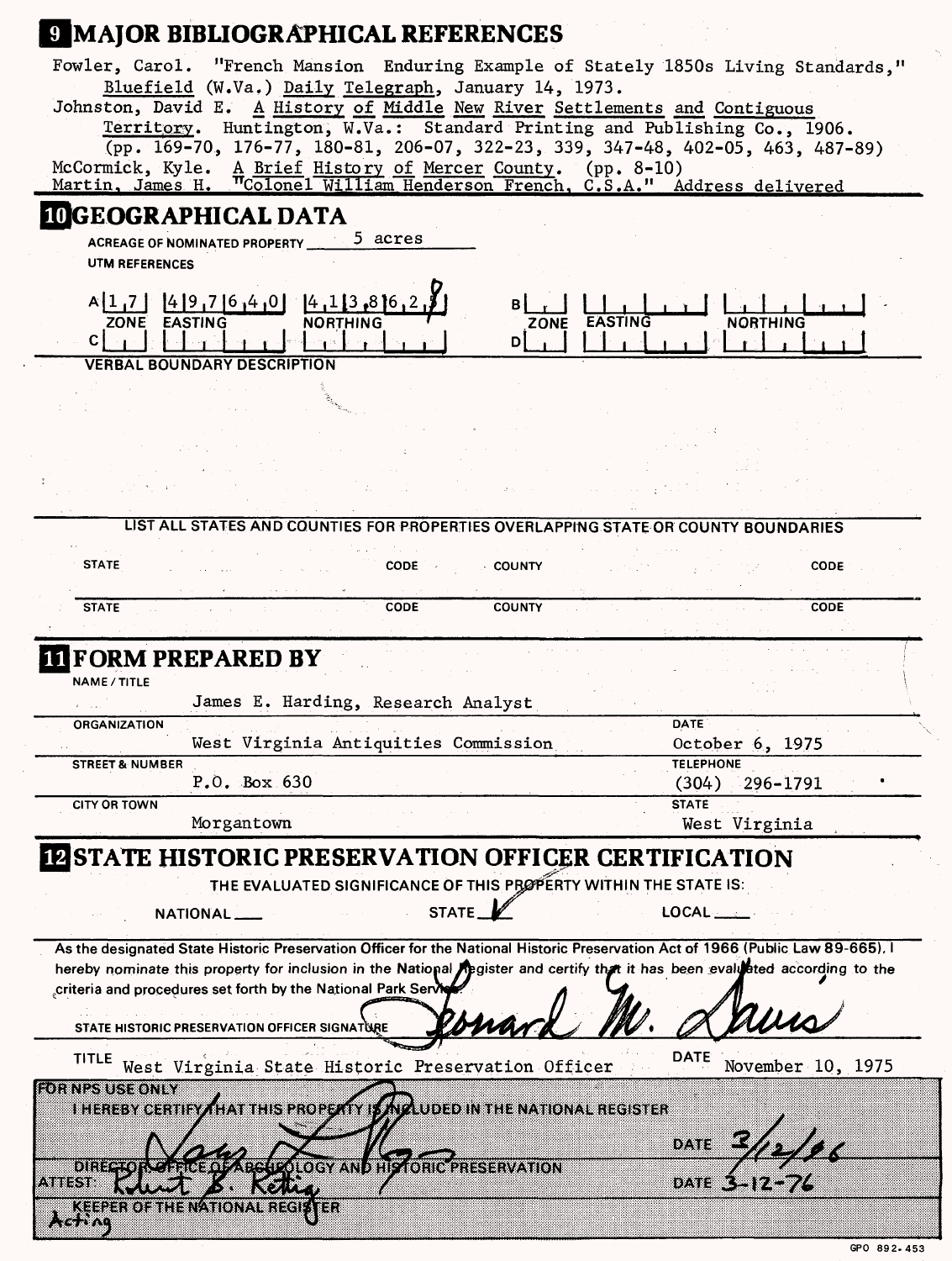#### **UNITED STATES DEPARTMENT OF THE INTERIOR NATIONAL PARK SERVICE**

# **NATIONAL REGISTER OF HISTORIC PLACES INVENTORY - NOMINATION FORM**

**FOR NPS USE ONLY** 1975 ReceivedDEC 9

**DATE ENTERED** 

MAR 1 2 1976

**CONTINUATION SHEET CONTINUATION SHEET** 

#### 7. DESCRIPTION (Continued)

rooms is served by a fireplace on the west wall, and there is a built-in closet between the fireplace and the south wall on the second level and built-in closets on either side of the third-floor fireplace. This feature is included in the south third floor bedroom of the main section, and the library has a built-in bookcase. Second and third floor rooms have original board flooring.

Until the house was restored in the early 1970s by the present owners, the structure underwent little change and was allowed to deteriorate. The house has since been made livable by modern standards (baths added in former dressing rooms; plumbing, heating and electric being expanded; an entrance from the main section to the ell being made on the third floor), but no major alterations have been made.

#### 8. SIGNIFICANCE (Continued)

Company, Virginia Volunteers." Eventually, the group became part of the 17th Regiment, Virginia Cavalry, and French was promoted to colonel on January 28, 1863. He and his unit saw much activity in their home area of southwestern Virginia, but it also participated in the larger maneuvers which carried it through the Valley of Virginia as part of General Albert Gallatin Jenkins' cavalry which led Lee's advance toward Gettysburg.

It was during the early 1850s that William H. French planned to marry and took up the project of building a substantial house for his intended. For some reason the marriage did not take place, but French had hired a contractor from Richmond to design and build the fine house which today bears his name. Many of the elements were prepared locally, yet a great deal of the appointments and materials were transported along the James River and thenee by land over the mountains and onto the old Red Sulphur Pike which passed in front of the selected site between Concord Church (present Athens) and Princeton. The grand structure had Greek Revival lines modified to suit the location, and its three floors with its many rooms and large entrance hall made it one of the finest in the area. The land dealer and politician was hereby established in household as well as society, and his visitors could attest to luxurious surroundings and service.

To mention an additional facet of note of Colonel French's home, it is said that it served as some sort of a hospital at times during the Civil War, and the evidence seems quite clear that two Confederate soldiers, wounded in a nearby ambush, died in the main entrance hall.

The French house was saved from continued deterioration and possible destruction in the early 1970s by the present owners. Restoration has brought the name of Colonel William Henderson French again to the minds of Mercer County's citizenry, and the nearby grave of the former businessman-politician-soldier is now marked for posterity.